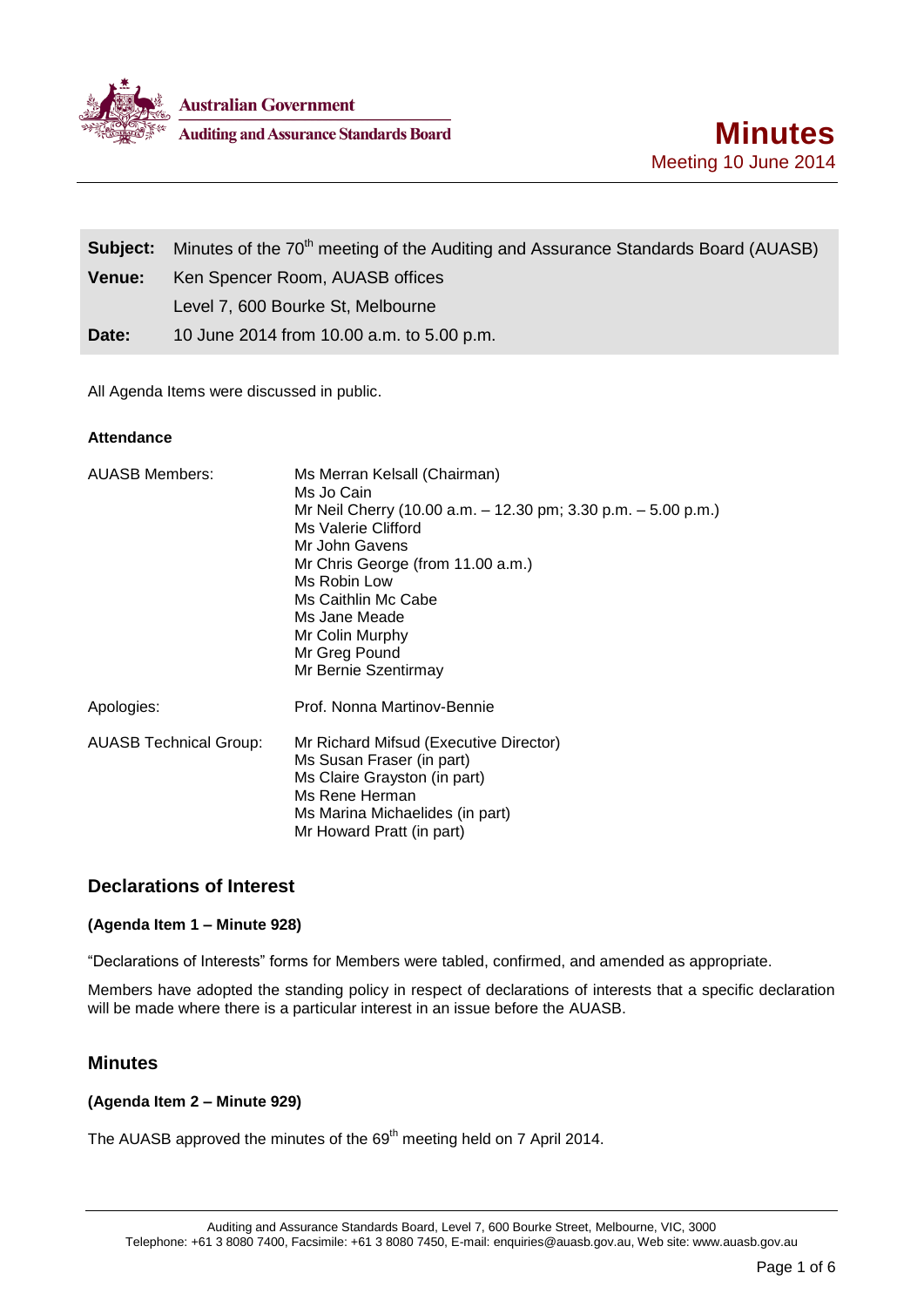

# **Matters Arising and Action list**

### **(Agenda Item 3 – Minute 930)**

The status of matters arising brought forward from previous AUASB meetings and action items were noted. The AUASB requested a response to be drafted in relation to the ASIC deregulation initiative *Report 391* impacting Managed Investment Schemes.

### **Revised Assurance Framework and Standard on Assurance Engagements ASAE 3000** *Assurance Engagements Other than Audits or Reviews of Historical Financial Information* **and Conforming Amendments to ASAE 3402, ASAE 3410 and ASAE 3420 as a Result of Revisions to ASAE 3000**

#### **(Agenda Item 4 – Minute 931)**

The AUASB considered the final pronouncements on the *Framework for Assurance Engagements,* ASAE 3000 *Assurance Engagements Other than Audits or Reviews of Historical Financial Information* and the conforming amendments to the other ASAE's.

The AUASB discussed and agreed not to stipulate within ASAE 3000 a specific requirement for risk assessment and internal controls for limited assurance engagements which had been proposed on the earlier Exposure Draft, since there are an extensive variety of engagements impacted by ASAE 3000. Instead, it was agreed that these pronouncements should conform with the IAASB's revised ISAE 3000 and conforming amendments issued in December 2013, based on feedback received from the exposure process which indicated that such amendments would not be compelling. Whilst two members supported the case for specific mention of risk assessment and internal controls evaluation as per the Exposure Draft, as a preferable outcome, they agreed to support the issue of the document given that all aspects of the AUASB's criteria under the "compelling reasons" test were not met. On exposure, the majority of respondents supported the IAASB requirements without substantive changes. The AUASB however agreed to use the term "assurance practitioner" and "lead assurance practitioner" and reference to relevant ethical requirements contained in ASA 102 *Compliance with Ethical Requirements when Performing Audits, Reviews and Other Assurance Engagement*. Accordingly, the AUASB considered that there were no compelling reasons to make substantive amendments to the requirements of ISAE 3000. Consideration may be given to expanded risk and controls assessment requirements in subsidiary standards e.g. ASAE 3100, ASAE 3500 and the new ASAE on Controls Assurance.

All members present of the AUASB approved the issue of the revised Framework for Assurance Engagements, ASAE 3000 *Assurance Engagements Other than Audits or Reviews of Historical Financial Information* and the conforming amendments to ASAE 3402 and ASAE 3410 as a result of the revisions to ASAE 3000. Eleven members of the AUASB approved the conforming amendments to ASAE 3420 as a result of revisions to ASAE 3000 with one member (Ms Mc Cabe) abstaining from the vote (refer addendum).

These pronouncements and conforming amendments will be issued in late June 2014 and apply to assurance engagements commencing on or after 1 January 2015 with early adoption permitted where appropriate.

# **Assurance on Controls**

### **(Agenda Item 5 – Minute 932)**

After considering a further draft of the proposed Standard for Assurance Engagements on Controls, eleven members of AUASB approved the proposed Standard to be issued as an Exposure Draft (ED 01/14), subject to finalisation of further editorial amendments, with one member (Ms Mc Cabe) abstaining from the vote (refer addendum). ED 01/14 will be released once the amendments are finalised. The Exposure Draft will have a 60 day comment period ending 22 August 2014 and roundtables will be held in July/August.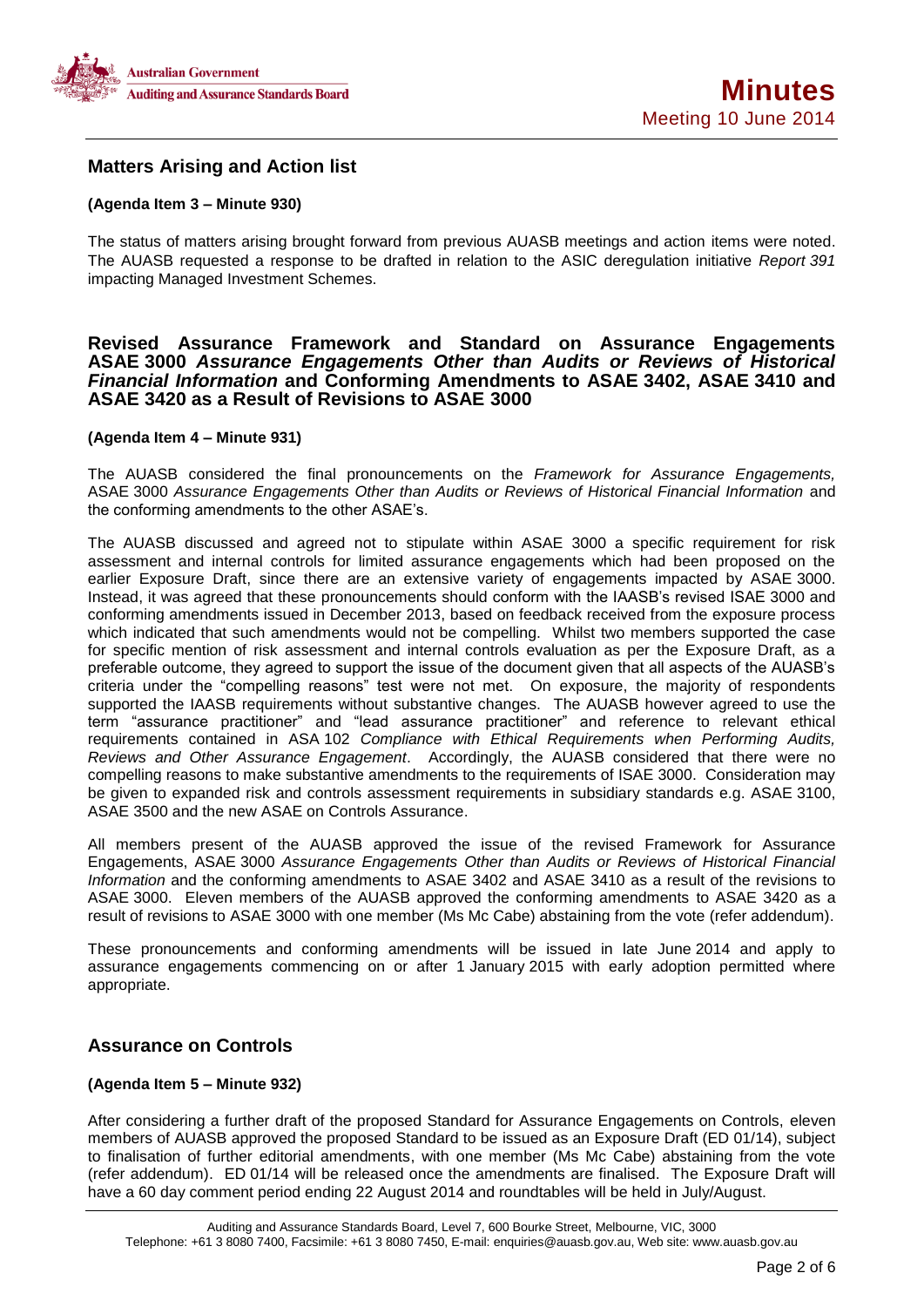

# **GS 003** *Audits of AFSL Licensees*

#### **(Agenda Item 6 – Minute 933)**

The AUASB considered a revised draft of the revision to GS 003 *Assurance Relating to Australian Financial Services Licences issued under the Corporations Act 2001*. Finalisation of the GS is subject to ASIC's consideration of several outstanding technical matters.

# **Assurance Engagements to Report on Combined Reporting Frameworks**

#### **(Agenda Item 7 – Minute 934)**

The AUASB considered a revised scope and format proposal for a new guidance statement (GS) dealing with grant acquittals and other combined assurance engagements. The AUASB discussed the overall scope and format of the proposed GS and approved it as a working document with which to commence development of the guidance material. The AUASB Technical Group was instructed to establish a project advisory group (PAG) with representation from auditors, preparers and user groups.

As an interim measure, the AUASB decided to rename the project: "*Contractual, Regulatory and Grant Acquittal Compliance Engagements*" but requested further input from the PAG once established.

Subject to extending the proposed timetable, the AUASB approved the project plan.

### **International**

#### (**Agenda Item 8 – Minute 935)**

(a) *NSS Meeting 29-30 May 2014* 

The AUASB received a report on key matters discussed at the NSS meeting held on 29-30 May 2014 in New York which largely focused on the auditor reporting project and the IAASB strategy and work program for the next 5 years.

(b) *IAASB Meeting 16-20 June 2014* 

The AUASB considered the papers on auditor reporting, which will be the major focus of the IAASB meeting to be held 16-20 June 2014 in New York. The AUASB Technical Group provided the AUASB with a summary of the key developments in the Auditor Reporting project. The presentation and discussion focussed on changes that the IAASB drafting teams had made in response to feedback received on the IAASB's exposure draft. Particular attention was paid to the requirements and practical application issues around key audit matters (KAM) and exception reporting in relation to going concern. The discussion centred on how auditors will have to deal with sensitive matters such as going concern "near misses" and whether any such matter constitutes a KAM.

One AUASB member, Mr Pound, raised the issue of an apparent conflict between compliance with the confidentiality requirements in ethical standards and the (proposed) KAM requirements in the auditing standards, particularly in respect of sensitive matters such as a going concern "near miss".

The AUASB was briefed on two other IAASB projects, namely: the revision of ISA 720 (the auditor's responsibilities regarding other information); and the new standard on auditing disclosures. Further, the AUASB was apprised of the IAASB's timetables and the likely timetable for developing and issuing the Australian equivalents.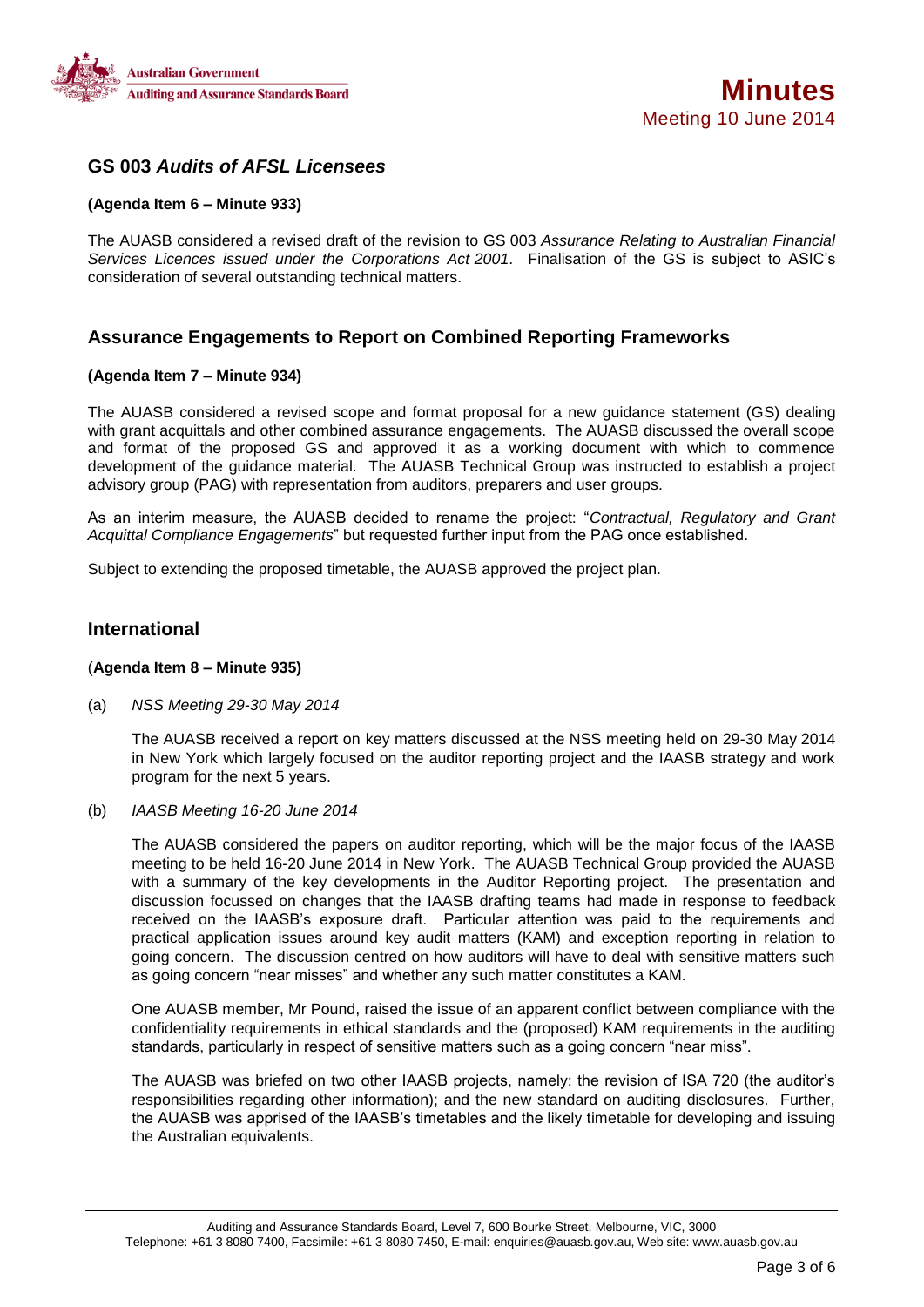

#### (c) *Trans-Tasman Harmonisation*

The AUASB considered a final version of the amendments to the joint AUASB/NZAuASB policies on convergence with international standards and harmonisation with New Zealand standards. With minor editorial changes, preliminary approval was given and the AUASB requested the documents be passed on to the NZAuASB for their approval.

## **Corporate Matters**

#### **(Agenda Item 9 – Minute 936)**

#### (a) *Report from AUASB Chairman on Recent Meetings*

The Chairman reported on key meetings attended and presentations given since the last AUASB meeting, including:

- IAASB and teleconferences re strategy and work programs
- FRC audit quality meeting
- NSS meeting in New York
- IAASB INFO Working Group meeting in London focusing on Integrated Reporting and assurance on hybrid/non-financial information together with use of Big Data and the effect of Data Analytics on the audit)
- IIRC meeting with Mr Paul Druckman
- UK FRC meeting focusing on going concern and auditor reporting and banking sector projects
- (b) *Report from NZAuASB Chairman*

Mr Cherry updated the AUASB on developments impacting the NZAuASB including: alignment with the AUASB projects of ASAE 3000 and auditor reporting, regulatory change impacted by the merger of the Institute of Chartered Accountants Australia and New Zealand; and NZAuASB user needs research project.

#### (c) *Consultative Meeting feedback and revised AUASB Technical Program for 2014-15*

The AUASB noted the summary feedback of the AUASB Consultative Meeting held on 8 April 2014 and the updated AUASB technical program. The AUASB suggested that the requested guidance arising from the consultative meeting, on group audits and data analytics, be held off as it is expected that the IAASB will commence similar projects. The AUASB acknowledged that a project on cloud computing and cyber security could be further explored.

(d) *Current AUASB PAG memberships*

The AUASB noted the current PAG membership listing.

(e) *Proposed AUASB Meeting Dates for 2015* 

The AUASB noted the proposed AUASB meeting dates for 2015. Final dates will be confirmed prior to the next AUASB meeting.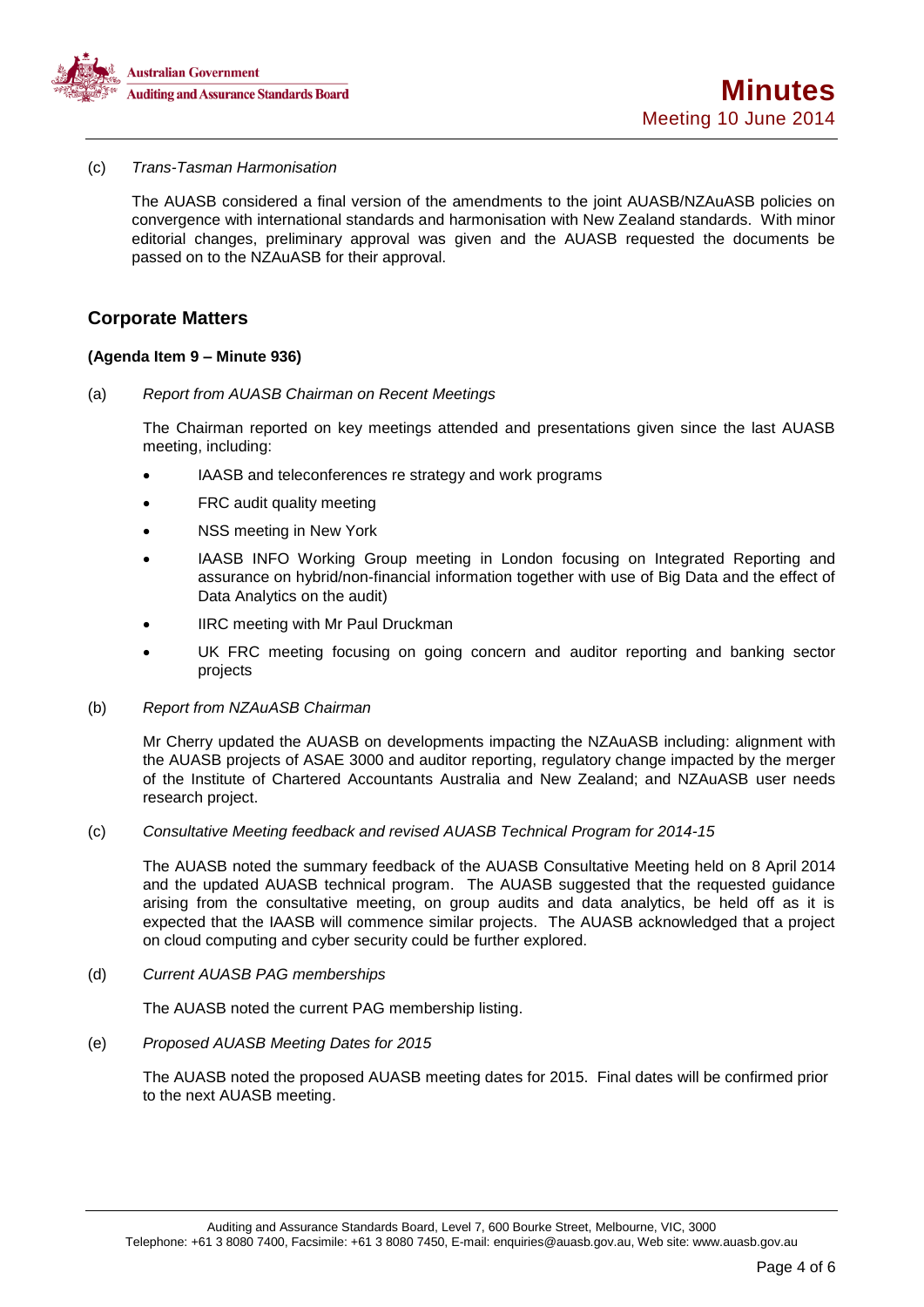

# **Other Matters**

#### **(Agenda Item 10– Minute 937)**

(a) *Integrated Reporting* 

The AUASB received an update on the Chairman's meeting with the IIRC CEO Mr Paul Druckman in June 2014.

(b) *Department of Environment and CER update* 

The AUASB received an update on developments in relation to the proposed Emissions Reduction Fund, including the activities of the Clean Energy Regulator and the Department of Environment

(c) *Deregulation Agenda* 

The AUASB received an update on developments in relation to the deregulation agenda impacting the AUASB.

(d) *Other* 

The AUASB thanked the FRC Chairman, Ms Lynn Wood, for her interest and active involvement in the affairs of the AUASB particularly her support regarding improvements in audit quality and noted that her term as FRC Chairman has just ended.

# **Next Meeting**

The next meeting of the AUASB will be held on Tuesday, 9 September 2014 commencing at 10.00 a.m.

# **Close of Meeting**

The Chairman closed the meeting at 5.00 p.m.

# **Approval**

Signed as a true and correct record.

M H Kelsall *Chairman* 

Date: 21 October 2014